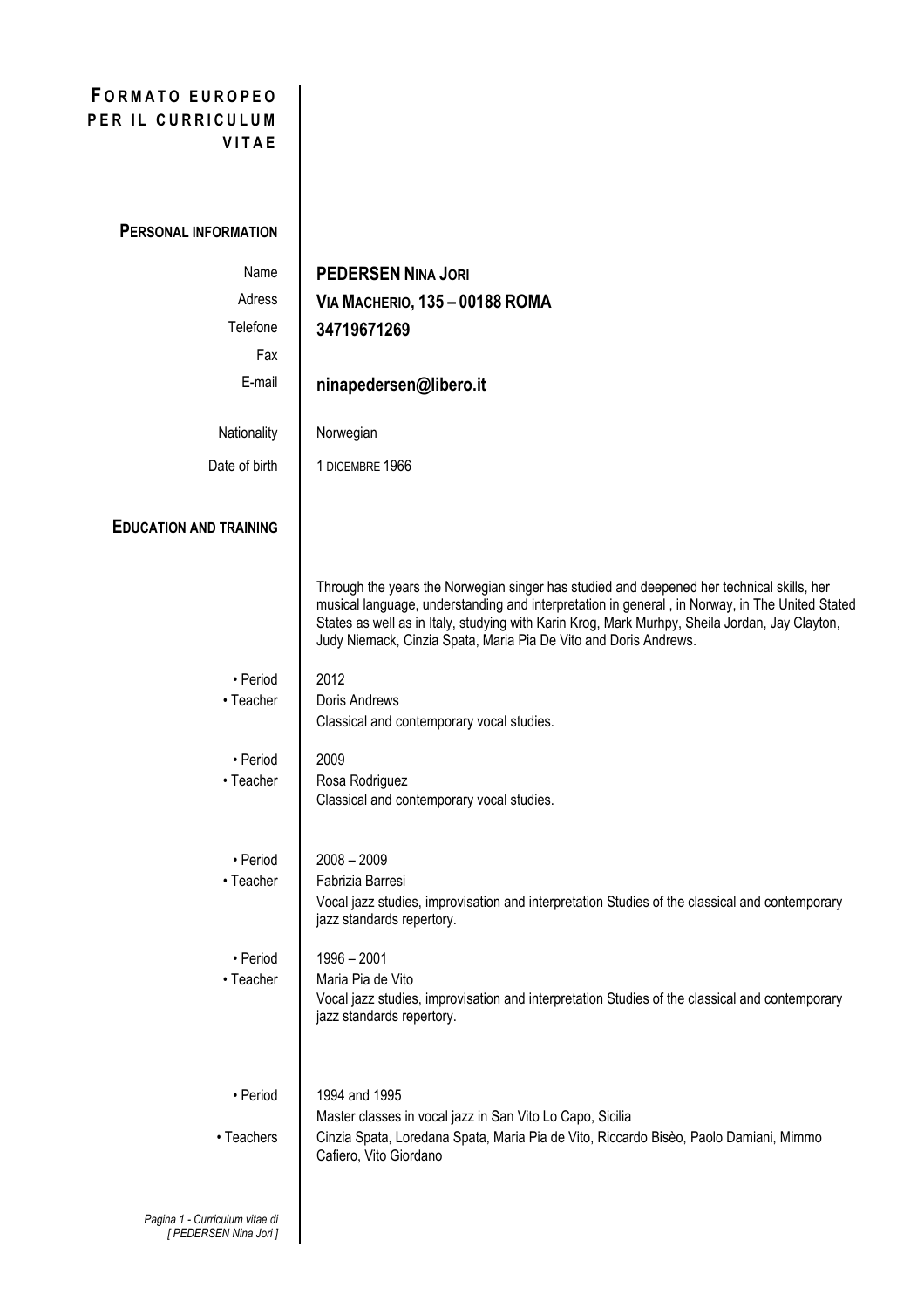| • Period                                            | 09/1992 - 06/1995                                                                                                                                                                                                                        |  |
|-----------------------------------------------------|------------------------------------------------------------------------------------------------------------------------------------------------------------------------------------------------------------------------------------------|--|
| ·Institution                                        | Saint Louis College of Music, Roma                                                                                                                                                                                                       |  |
| studies                                             | Vocal Jazz; music theory, solfège, Ear training, harmony, arrangement, Improvvisation, piano,<br>Repertory                                                                                                                               |  |
| • Teachers                                          | Cinzia Spata, Riccardo Bisèo, Javier Girotto, Giampaolo Ascolese, Sandro Deidda, Bruno<br>Tommaso                                                                                                                                        |  |
| • Period                                            | $08/1986 - 06/1988$                                                                                                                                                                                                                      |  |
| • Institution                                       | Indremisjonsselskapets Bibelskole", Oslo, Norway.<br>Vocal Jazz, choir, choir conducting and choir arranging, music history, solfège, Ear training,<br>harmony.                                                                          |  |
| • Taechers<br>Qualify                               | Elin Rosseland, Anne Lise Gjøstøl, Geir Hauger<br>Diploma in vocal jazz and choir conducting.                                                                                                                                            |  |
| • Period<br>• Institution<br>• studies<br>• Qualify | $08/1983 - 06/1986$<br>Oddernes Gymnas, Kristiansand, Norvegia<br>Solfège, rhythmic analysis, Ear training; arrangement, music history, music analysis<br>High School Diploma                                                            |  |
| • Period<br>• Institution<br>• studies              | 08/1976 - 06/1980<br>Kulturskolen in Grimstad, Norvegia<br>Classical guitar                                                                                                                                                              |  |
| <b>ARTISTIC EXPERIENCES</b>                         |                                                                                                                                                                                                                                          |  |
| • Actual Musical Projects                           | "Northern Lines" A musical journey in Scandinavia, starting from the tradition, arriving at today's<br>compositions and composers. With Pierpaolo Principato-piano, and Paolo Innarella-Saxophones<br>and flutes.                        |  |
|                                                     | "Songs from the top of the world" - Traditional Norwegian music and original compositions<br>ethno-jazz with Aldo Bassi - trumpet, Lutte Berg - guitar, Luca Pirozzi - doublebass, Carlo<br>Cossu - violin, Arnaldo Vacca - percussions. |  |
|                                                     | Nina Pedersen Quartet. With Pierpaolo Principato – piano, Marco Loddo – Doublebass,<br>Giampaolo Scatozza- drums. Words and Music by Nina Pedersen                                                                                       |  |
|                                                     | Duo with the guitarist Roberto Pentassuglia. Standard jazz with electronic effects.                                                                                                                                                      |  |
|                                                     | Vocalist in The "Moonlight Big Band". Swing.                                                                                                                                                                                             |  |
|                                                     |                                                                                                                                                                                                                                          |  |
|                                                     |                                                                                                                                                                                                                                          |  |
|                                                     |                                                                                                                                                                                                                                          |  |
|                                                     |                                                                                                                                                                                                                                          |  |
|                                                     |                                                                                                                                                                                                                                          |  |
| Pagina 2 - Curriculum vitae di                      |                                                                                                                                                                                                                                          |  |

*[ PEDERSEN Nina Jori ]*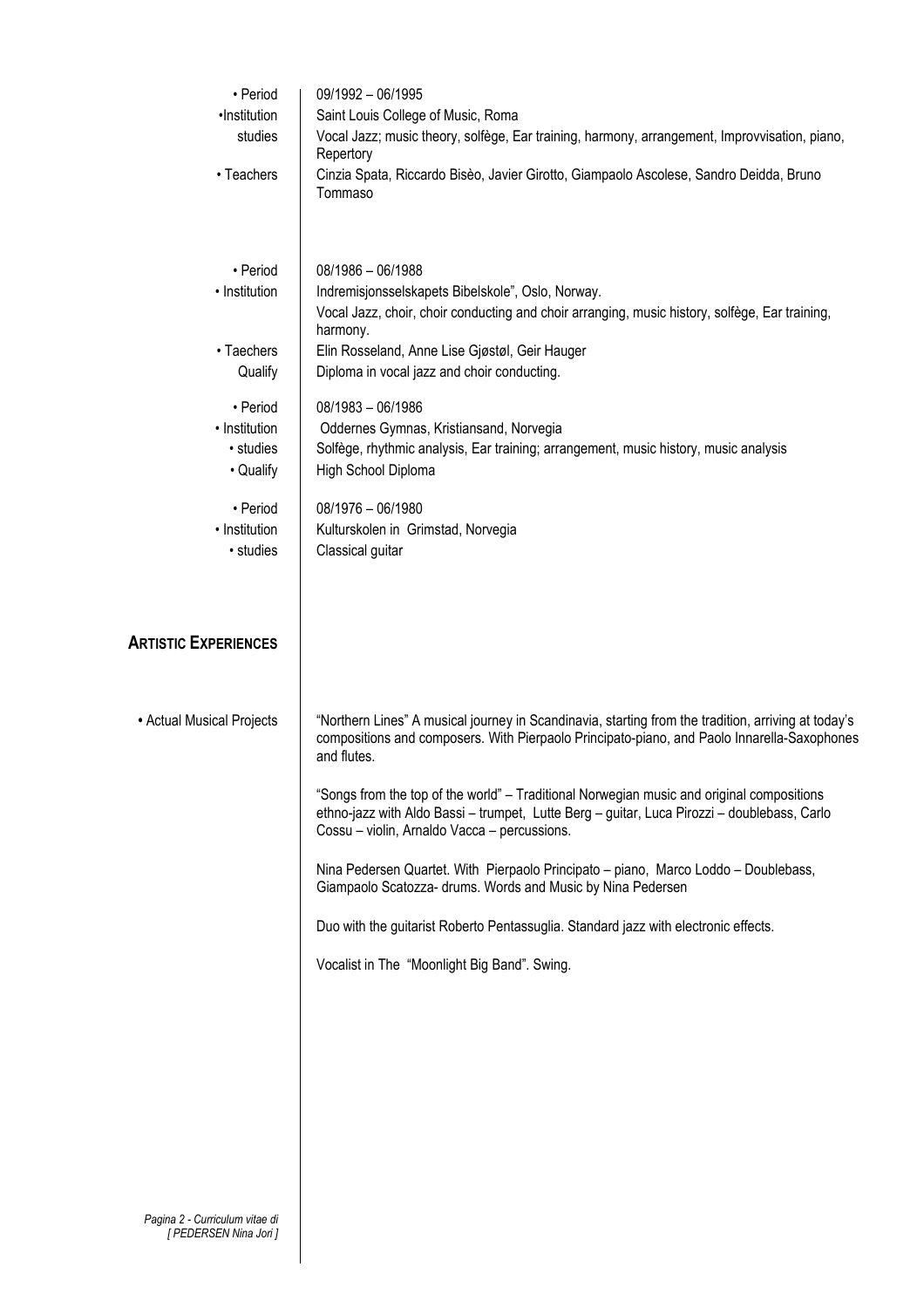| • Festivals                 | Ni-Ca Jazz Festival 2017, Spain, Oslo Jazz Festival 2014, Peperoncino Jazz Festival 2012,<br>Garbatella Jazz Festival 2012, Jazz al Popolo 2012, Alatri Jazz Festival 2012, Saxophobia 2012,<br>Tolfa Jazz 2010, Jazz & Image, Villa Celimontana 2008, Siena Jazz 2008, Festa della<br>Liberazione 2002 e 2003, Festival delle Nazioni 2003, Spirit of Norway 2003, Fregene Jazz<br>Festival 1999, Roma Jazz Festival 1993, Jazz all'Argentario 1996                                                                                                                                                                                                                                                          |                                                                                                                                  |
|-----------------------------|---------------------------------------------------------------------------------------------------------------------------------------------------------------------------------------------------------------------------------------------------------------------------------------------------------------------------------------------------------------------------------------------------------------------------------------------------------------------------------------------------------------------------------------------------------------------------------------------------------------------------------------------------------------------------------------------------------------|----------------------------------------------------------------------------------------------------------------------------------|
| • Discografy                | 2017<br>"Eyes Wide Open"- lyrics, music, and lead vocals. (Losen Records. Norway)<br>2014<br>"So far so good" - lyrics, music and lead vocals. (Sweet Morning Music, Norway<br>2013<br>"Swingin' Christmas" Jazz Choir ConCorde - coral arrangements and conducting<br>2009<br>"Songs from the top of the world" - Lyics, music, and lead vocals. (Alfa Music)<br>"S.O.F.A. Sound on Future Arts" - guest vocalist<br>2008<br>2007<br>"Suspended hours" - lyrics and vocals<br>"Mata Hari" - lead vocalist<br>2000<br>1996 "Loving you" - guest vocalist.<br>1990 "Allegro 2" - guest vocalist.<br>1988 "Båndet går" - soloist.<br>"Alt skal bli nytt" - soloist.<br>1987<br>"Ten-sing 83" - soloist.<br>1983 | Videoradio / Rai trade<br>Point of View records<br><b>GDM</b><br>Grimstad Lydstudio<br><b>DNIS</b><br><b>DNIS</b><br><b>NKUF</b> |
| <b>TEACHING EXPERIENCES</b> |                                                                                                                                                                                                                                                                                                                                                                                                                                                                                                                                                                                                                                                                                                               |                                                                                                                                  |
| • Period                    | 2004 to date                                                                                                                                                                                                                                                                                                                                                                                                                                                                                                                                                                                                                                                                                                  |                                                                                                                                  |
| • Activity                  | Vocal jazz teacher at Saint Louis College of Music in Rome                                                                                                                                                                                                                                                                                                                                                                                                                                                                                                                                                                                                                                                    |                                                                                                                                  |
| • Period                    | 2016                                                                                                                                                                                                                                                                                                                                                                                                                                                                                                                                                                                                                                                                                                          |                                                                                                                                  |
| • Activity                  | Monthly masterclasses at Vocal Master in Terni                                                                                                                                                                                                                                                                                                                                                                                                                                                                                                                                                                                                                                                                |                                                                                                                                  |
| • Period                    | 2016 and 2017                                                                                                                                                                                                                                                                                                                                                                                                                                                                                                                                                                                                                                                                                                 |                                                                                                                                  |
| • Activity                  | Masterclasses at Centro Studi Italo-Norvegese inTolfa.                                                                                                                                                                                                                                                                                                                                                                                                                                                                                                                                                                                                                                                        |                                                                                                                                  |
| • Period                    | $2007 - 2008 - 2009$                                                                                                                                                                                                                                                                                                                                                                                                                                                                                                                                                                                                                                                                                          |                                                                                                                                  |
| • Activity                  | Workshops at "Accademia internazionale delle Arti" in Roma                                                                                                                                                                                                                                                                                                                                                                                                                                                                                                                                                                                                                                                    |                                                                                                                                  |
| • Period                    | 2007 to date                                                                                                                                                                                                                                                                                                                                                                                                                                                                                                                                                                                                                                                                                                  |                                                                                                                                  |
| • Activity                  | Collaborations with opera singer Doris Andrews at l"Accademia internazionale delle Arti" in<br>Rome and the conservatory in Seul, Corea. Vocal jazz teaching for classical singing students.                                                                                                                                                                                                                                                                                                                                                                                                                                                                                                                  |                                                                                                                                  |
| • Period                    | 2001 to date                                                                                                                                                                                                                                                                                                                                                                                                                                                                                                                                                                                                                                                                                                  |                                                                                                                                  |
| • Activity                  | Founder, arranger and conducter of the a cappella jazz choir ConCorde.                                                                                                                                                                                                                                                                                                                                                                                                                                                                                                                                                                                                                                        |                                                                                                                                  |
| • Period                    | $1998 - 2008$                                                                                                                                                                                                                                                                                                                                                                                                                                                                                                                                                                                                                                                                                                 |                                                                                                                                  |
| • Activity                  | Founder, arranger and conducter of the scandinavian a cappella choir "Frutti di Bosco"                                                                                                                                                                                                                                                                                                                                                                                                                                                                                                                                                                                                                        |                                                                                                                                  |
| • Period                    | $2001 - 2005$                                                                                                                                                                                                                                                                                                                                                                                                                                                                                                                                                                                                                                                                                                 |                                                                                                                                  |
| • Activity                  | Vocal jazz teacher at "Centro studi musicali" in Torre in Pietra                                                                                                                                                                                                                                                                                                                                                                                                                                                                                                                                                                                                                                              |                                                                                                                                  |
| • Period                    | $2001 - 2002$                                                                                                                                                                                                                                                                                                                                                                                                                                                                                                                                                                                                                                                                                                 |                                                                                                                                  |
| • Activity                  | Vocal jazz teacher at "Musicity" in Ciampino                                                                                                                                                                                                                                                                                                                                                                                                                                                                                                                                                                                                                                                                  |                                                                                                                                  |
| • Period                    | $2000 - 2002$                                                                                                                                                                                                                                                                                                                                                                                                                                                                                                                                                                                                                                                                                                 |                                                                                                                                  |
| • Activity                  | Vocal jazz teacher at "Associazione Giuseppe Torelli" in Roma                                                                                                                                                                                                                                                                                                                                                                                                                                                                                                                                                                                                                                                 |                                                                                                                                  |
|                             |                                                                                                                                                                                                                                                                                                                                                                                                                                                                                                                                                                                                                                                                                                               |                                                                                                                                  |

*Pagina 3 - Curriculum vitae di [ PEDERSEN Nina Jori ]*